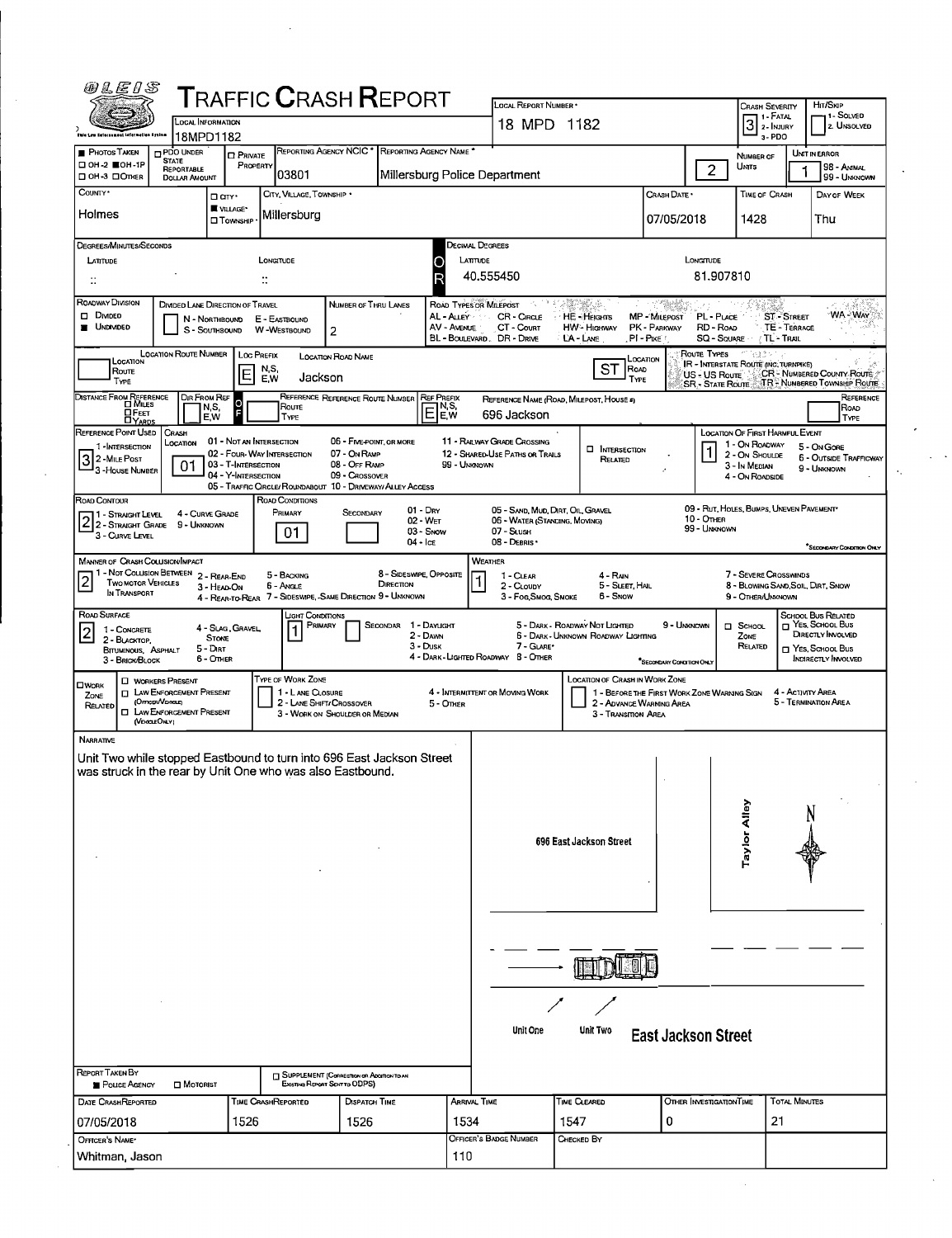|                                                         |                                                | Unit                                                                                    |                                                         |                                                                          |                                                                                                                                                |                   |                                                                       |                                  |                                                                                 | LOCAL REPORT NUMBER           | 18 MPD 1182                                                             |                                    |                                                                                                                            |                     |
|---------------------------------------------------------|------------------------------------------------|-----------------------------------------------------------------------------------------|---------------------------------------------------------|--------------------------------------------------------------------------|------------------------------------------------------------------------------------------------------------------------------------------------|-------------------|-----------------------------------------------------------------------|----------------------------------|---------------------------------------------------------------------------------|-------------------------------|-------------------------------------------------------------------------|------------------------------------|----------------------------------------------------------------------------------------------------------------------------|---------------------|
| UNIT NUMBER                                             |                                                |                                                                                         |                                                         | OWNER NAME: LAST, FIRST, MIDDLE ( C SAME AS DRIVER )                     |                                                                                                                                                |                   |                                                                       |                                  | OWNER PHONE NUMBER                                                              |                               | DAMAGE SCALE                                                            |                                    | DAMAGE AREA                                                                                                                |                     |
|                                                         |                                                | Strouse, Tiffany, M                                                                     |                                                         |                                                                          |                                                                                                                                                |                   |                                                                       | 330-473-5293                     |                                                                                 |                               |                                                                         |                                    | FRONT                                                                                                                      |                     |
| OWNER ADDRESS: CITY, STATE, ZIP                         |                                                |                                                                                         | <b>CISAME AS DRIVER</b> )                               |                                                                          |                                                                                                                                                |                   |                                                                       |                                  |                                                                                 |                               | 3<br>1 - Nove                                                           |                                    |                                                                                                                            |                     |
| P.O Box 273, Berlin, OH, 44610                          |                                                |                                                                                         |                                                         |                                                                          |                                                                                                                                                |                   |                                                                       |                                  |                                                                                 |                               |                                                                         |                                    | Ω                                                                                                                          |                     |
| LP STATE LICENSE PLATE NUMBER                           |                                                |                                                                                         |                                                         |                                                                          | VEHICLE IDENTIFICATION NUMBER                                                                                                                  |                   |                                                                       |                                  |                                                                                 | # OccuPANTS                   | $2 -$ Minon                                                             |                                    |                                                                                                                            |                     |
| OН                                                      | HCH5407                                        |                                                                                         |                                                         |                                                                          | 1D4GP45R05B262219                                                                                                                              |                   |                                                                       |                                  |                                                                                 | 5                             | 3 - FUNCTIONAL                                                          |                                    | α<br>П                                                                                                                     |                     |
| <b>VEHICLE YEAR</b>                                     | <b>VEHICLE MAKE</b>                            |                                                                                         |                                                         |                                                                          | <b>VEHICLE MODEL</b>                                                                                                                           |                   |                                                                       |                                  | VEHICLE COLOR                                                                   |                               | 4 - DISABLING                                                           |                                    |                                                                                                                            |                     |
| 2005<br>PROOF OF                                        | Dodge<br><b>INSURANCE COMPANY</b>              |                                                                                         |                                                         |                                                                          | Caravan<br>POUCY NUMBER                                                                                                                        |                   |                                                                       | BLU                              |                                                                                 |                               |                                                                         |                                    | α                                                                                                                          | ō                   |
| <b>INSURANCE</b><br><b>SHOWN</b>                        | Habruns                                        |                                                                                         |                                                         |                                                                          | NSA 1166011 00                                                                                                                                 |                   | Towed By                                                              |                                  |                                                                                 |                               | 9 - UNKNOWN                                                             |                                    | □                                                                                                                          |                     |
| CARRIER NAME, ADDRESS, CITY, STATE, ZIP                 |                                                |                                                                                         |                                                         |                                                                          |                                                                                                                                                |                   |                                                                       |                                  |                                                                                 |                               |                                                                         |                                    | REAR<br><b>CARRIER PHONE</b>                                                                                               |                     |
|                                                         |                                                |                                                                                         |                                                         |                                                                          |                                                                                                                                                |                   |                                                                       |                                  |                                                                                 |                               |                                                                         |                                    |                                                                                                                            |                     |
| US DOT                                                  |                                                | VEHICLE WEIGHT GVWR/GCWR                                                                |                                                         | 1 - LESS THAN OR EQUAL TO 10K LBS                                        | CARGO BODY TYPE<br>01 - No CARGO BODY TYPE/NOT APPLICABL 09 - POLE                                                                             |                   |                                                                       |                                  |                                                                                 | <b>TRAFFICWAY DESCRIPTION</b> | 1 - Two-Way, Nor Divided                                                |                                    |                                                                                                                            |                     |
| HM PLACARD ID NO.                                       |                                                |                                                                                         | 2 - 10,001 To 26,000k Las<br>3 - MORE THAN 26,000K LBS. |                                                                          | 02 - Bus/VAN (9-15 SEATS, INC DRIVER) 10 - CARGO TANK<br>03 - Bus (16+ Seats, Inc Driver)                                                      |                   | 11 - FLAT BEO                                                         |                                  |                                                                                 |                               |                                                                         |                                    | 1 2 - Two-Way, Not Divided, Continuous LEFT TURN LANE<br>3 - T WG-WAY, DIVIDEO, UNPROTECTED (PAINTED OR GRASS >4FT.) MEDIA |                     |
|                                                         |                                                |                                                                                         |                                                         |                                                                          | 04 - VEHICLE TOWING ANOTHER VEHICLE<br>05 - Logging                                                                                            |                   | 12 - Dump<br>13 - CONCRETE MIXER                                      |                                  |                                                                                 |                               | 4 - T WO-WAY, DIVIDEO, POSITIVE MEDIANBARRIER<br>5 - ONE-WAY TRAFFICWAY |                                    |                                                                                                                            |                     |
|                                                         | <b>HM CLASS</b><br>NUMBER                      | <b>CI RELATED</b>                                                                       | <b>HAZARDOUS MATERIAL</b>                               |                                                                          | 06 - INTERMODAL CONTAINER CHASIS<br>07 - CARGO VAN/ENCLOSED BOX                                                                                |                   | <b>14 - AUTO TRANSPORTER</b><br>15 - GARBAGE /REFUSE                  |                                  |                                                                                 | El Hit / Skip Unit            |                                                                         |                                    |                                                                                                                            |                     |
| NON-MOTORIST LOCATION PRIOR TO IMPACT                   |                                                |                                                                                         |                                                         | TYPE OF USE                                                              | 08 - GRAIN, CHIPS, GRAVEL                                                                                                                      |                   | 99 - OTHER/UNKNOWN                                                    |                                  |                                                                                 |                               |                                                                         |                                    |                                                                                                                            |                     |
|                                                         |                                                | 01 - INTERSECTION - MARKED CROSSWAL                                                     |                                                         | $\mathbf{1}$                                                             | UMT TYPE<br>PASSENGER VEHICLES (LESS THAN 9 PASSENGERS MEDIHEAVY TRUCKS OR COMBO UNITS > 10KLBS BUS/VAN/LIMO(9 OR MORE INCLUDING DRIVER)<br>05 |                   |                                                                       |                                  |                                                                                 |                               |                                                                         |                                    |                                                                                                                            |                     |
|                                                         | 03 - INTERSECTION OTHER                        | 02 - INTERSECTION - NO CROSSWALK                                                        |                                                         | 1 - PERSONAL                                                             | 01 - Sub-COMPACT<br>02 - COMPACT                                                                                                               |                   |                                                                       |                                  | 14 - SINGLE UNIT TRUCK: 3+ AXLES                                                |                               |                                                                         |                                    | 13 - SINGLE UNIT TRUCK OR VAN 2AXLE, 6 TIRES 21 - BUS/VAN (9-15 SEATS, INC DRIVER)<br>22 - BUS (16+ SEATS, INC DRIVER)     |                     |
|                                                         |                                                | 04 - MIOBLOCK - MARKED CROSSWALK<br>05 - TRAVEL LANE - OTHER LOCATION                   |                                                         | 2 - COMMERCIAL                                                           | 99 - UNKNOWN 03 - MIO SIZE<br>OR HIT/SKIP<br>04 - Fuu, Size                                                                                    |                   |                                                                       |                                  | 15 - SINGLE UNIT TRUCK / TRAILER                                                |                               |                                                                         | NON-MOTORIST                       | 23 - Animal With Rider                                                                                                     |                     |
|                                                         | 06 - BICYCLE LANE<br>07 - Shoulder/Roadside    |                                                                                         |                                                         | 3 - GOVERNMENT                                                           | 05 - MINIVAN<br>06 - Sport Uttury Venicle                                                                                                      |                   |                                                                       |                                  | 16 - TRUCK/TRACTOR (BOSTAL)<br>17 - TRACTOR/SEMI-TRAILER<br>18 - TRACTOR/DOUBLE |                               |                                                                         |                                    | 24 - ANIMAL WITH BUGGY, WAGON, SURREY<br>25 - BICYCLE/PEDACYCLIST                                                          |                     |
|                                                         | 08 - SIDEWALK<br>09 - MEDIAN/CROSSING ISLAND   |                                                                                         |                                                         | <b>IT IN EMERGENCY</b>                                                   | 07 - Pickup<br>08 - V <sub>AN</sub>                                                                                                            |                   |                                                                       |                                  | 19 - TRACTOR/TRIPLES<br>20 - OTHER MEDIHEAVY VEHICLE                            |                               |                                                                         |                                    | 26 - PEDESTRIAN SKATER<br>27 - OTHER NON-MOTORIST                                                                          |                     |
|                                                         | 10 - DRIVE WAY ACCESS                          | 11 - SHAREO-USE PATH OR TRAIL                                                           |                                                         | RESPONSE                                                                 | 09 - MOTORCYCLE<br>10 - Motorizeo Bicycle                                                                                                      |                   |                                                                       |                                  |                                                                                 |                               |                                                                         |                                    |                                                                                                                            |                     |
|                                                         | 12 - NON-TRAFFICWAY AREA<br>99 - OTHER/UNKNOWN |                                                                                         |                                                         |                                                                          | 11 - SNOWMOBILE/ATV<br>12 - OTHER PASSENGER VEHICLE                                                                                            |                   |                                                                       |                                  | HAS HM PLACARD                                                                  |                               |                                                                         |                                    |                                                                                                                            |                     |
| SPECIAL FUNCTION 01 - NOME                              | 02 - Тах                                       |                                                                                         |                                                         | 09 - AMBULANCE<br>$10 -$ Fine                                            | 17 - FARM VEHICLE<br>18 - FARM EQUIPMENT                                                                                                       |                   | <b>MOST DAMAGEO AREA</b><br>$01 - None$                               |                                  | 08 - LEFT SIDE                                                                  |                               | 99 - Unknown                                                            |                                    | ACTION<br>1 - NON-CONTACT                                                                                                  |                     |
| 01                                                      |                                                | 03 - RENTAL TRUCK (OVER 10K LBS)<br>04 - Bus - School (Public or Private) 12 - Military |                                                         | 11 - HIGHWAY/MAINTENANCE                                                 | 19 - Мотовноме<br>20 - GOLF CART                                                                                                               | 09                | 03 - Right FRONT                                                      | 02 - CENTER FRONT                | 09 - LEFT FRONT                                                                 | 10 - Top AND WINDOWS          |                                                                         |                                    | $3 2 - \text{Non-Caussian}$<br>3 - STRIKING                                                                                |                     |
|                                                         | 05 - Bus - Transit<br>06 - Bus - Charter       |                                                                                         |                                                         | $13 -$ Pouce<br>14 - Pusuc Ununy                                         | 21 - TRAN<br>22 - OTHER (EXPLAININ NARRATIVE)                                                                                                  |                   | IMPACT ARE 04 - RIGHT SIDE<br>05 - Right Rear                         |                                  | 12 - LOAD/TRAILER                                                               | 11 - UNDERCARRIAGE            |                                                                         |                                    | 4 - STRUCK                                                                                                                 | 5 - STRIKING/STRUCK |
|                                                         | 07 - Bus - SHUTTLE<br>08 - Bus - OTHER         |                                                                                         |                                                         | 15 - OTHER GOVERNMENT<br>16 - CONSTRUCTION EQP.                          |                                                                                                                                                | 09                | 07 - LEFT REAR                                                        | 06 - REAR CENTER                 | 14 - Отнев                                                                      | 13 - TOTAL (ALL AREAS)        |                                                                         |                                    | 9 - UNKNOWN                                                                                                                |                     |
| PRE-CRASH ACTIONS                                       |                                                |                                                                                         |                                                         |                                                                          |                                                                                                                                                |                   |                                                                       |                                  |                                                                                 |                               |                                                                         |                                    |                                                                                                                            |                     |
| 01                                                      | <b>MOTORIST</b>                                | 01 - STRAIGHT AHEAD                                                                     |                                                         | 07 - MAKING U-TURN                                                       | 13 - NEGOTIATING A CURVE                                                                                                                       |                   | NON-MOTORIST                                                          |                                  | 15 - ENTERING OR CROSSING SPECIFIED LOCATIO                                     |                               |                                                                         |                                    | 21 - OTHER NON-MOTORIST ACTION                                                                                             |                     |
|                                                         |                                                | 02 - BACKING<br>03 - CHANGING LANES                                                     |                                                         | 08 - ENTERING TRAFFIC LANE<br>09 - LEAVING TRAFFIC LANE                  | 14 - OTHER MOTORIST ACTIO                                                                                                                      |                   |                                                                       | 17 - WORKING                     | 16 - WALKING, RUNNING, JOGGING, PLAYING, CYCLING                                |                               |                                                                         |                                    |                                                                                                                            |                     |
| 99 - Unknown                                            |                                                | 04 - OVERTAKING/PASSING<br>05 - MAKING RIGHT TURN                                       |                                                         | 10 - PARKEO<br>11 - SLOWING OR STOPPED IN TRAFFIC                        |                                                                                                                                                |                   |                                                                       | 18 - Pushtng Vehicle             | 19 - APPROACHING OR LEAVING VEHICLE                                             |                               |                                                                         |                                    |                                                                                                                            |                     |
|                                                         |                                                | 06 - MAKING LEFT TURN                                                                   |                                                         | 12 - DRIVERLESS                                                          |                                                                                                                                                |                   |                                                                       | 20 - STANDING                    |                                                                                 |                               |                                                                         |                                    |                                                                                                                            |                     |
| <b>CONTRIBUTING CIRCUMSTANCE</b><br>PRIMARY             | MOTORIST                                       |                                                                                         |                                                         |                                                                          |                                                                                                                                                | NON-MOTORIST      |                                                                       |                                  |                                                                                 |                               | <b>VEHICLE DEFECTS</b>                                                  | 01 - TURN SIGNALS                  |                                                                                                                            |                     |
| 09                                                      | 01 - Nove                                      | 02 - FALURE TO YIELD                                                                    |                                                         | 11 - IMPROPER BACKING                                                    | 12 - IMPROPER START FROM PARKED POSTION                                                                                                        |                   | 22 - None<br>23 - IMPROPER CROSSING                                   |                                  |                                                                                 |                               |                                                                         | 02 - HEAD LAMPS<br>03 - TAIL LAMPS |                                                                                                                            |                     |
|                                                         |                                                | 03 - Ran Red Light<br>04 - RAN STOP SIGN                                                |                                                         |                                                                          | 13 - STOPPEO OR PARKED LLEGALLY<br>14 - Operating Vehicle in Negligent Manner                                                                  |                   | 24 - DARTING<br>25 - LYING AND/OR ILLEGALLY IN ROADWAY                |                                  |                                                                                 |                               |                                                                         | 04 - BRAKES<br>05 - Steerung       |                                                                                                                            |                     |
| SECONDARY                                               |                                                | 05 - Exceeped Speed LIMIT<br>06 - UNSAFE SPEED<br>07 - IMPROPER TURN                    |                                                         |                                                                          | 15 - SWERING TO AVOID (DUE TO EXTERNAL CONDITIONS)<br>16 - Wrong Side/Wrong Way                                                                |                   | 26 - FALURE TO YIELD RIGHT OF WAY<br>27 - Not Visible (DARK CLOTHING) |                                  |                                                                                 |                               |                                                                         | 06 - TIRE BLOWOUT                  | 07 - WORN OR SLICK TIRES                                                                                                   |                     |
|                                                         |                                                | 08 - LEFT OF CENTER<br>09 - FOLLOWED TOO CLOSELY/ACDA                                   |                                                         | 17 - FALURE TO CONTROL<br>18 - Vision Obstruction                        |                                                                                                                                                |                   | 28 - INATTENTIVE<br>29 - FAILURE TO OBEY TRAFFIC SIGNS                |                                  |                                                                                 |                               |                                                                         |                                    | 08 - TRAILER EQUIPMENT DEFECTIVE<br>09 - Motor Trouble                                                                     |                     |
| 99 - UNKNOWN                                            |                                                | 10 - IMPROPER LANE CHANGE<br><b>/PASSING/OFF ROAD</b>                                   |                                                         |                                                                          | 19 - OPERATING DEFECTIVE EQUIPMENT<br>20 - LOAD SHIFTING/FALLING/SPILLING<br>21 - OTHER IMPROPER ACTION                                        |                   | /Signals/Officer<br>30 - WRONG SIDE OF THE ROAD                       |                                  |                                                                                 |                               |                                                                         |                                    | 10 - DISABLED FROM PRIOR ACCIDENT<br>11 - OTHER DEFECTS                                                                    |                     |
|                                                         |                                                |                                                                                         |                                                         |                                                                          |                                                                                                                                                |                   | 31 - OTHER NON-MOTORIST ACTION                                        |                                  |                                                                                 |                               |                                                                         |                                    |                                                                                                                            |                     |
| SEQUENCE OF EVENTS<br>2<br>20                           |                                                |                                                                                         |                                                         | 5<br>6                                                                   | <b>NON-COLLISION EVENTS</b><br>01 - OVERTURN/ROLLOVER                                                                                          |                   | 06 - EQUIPMENT FAILURE                                                | (BLOWN TIRE, BRAKE FAILURE, ETC) |                                                                                 |                               | 10 - CROSS MEOIAN                                                       |                                    |                                                                                                                            |                     |
| FIRST                                                   | Most                                           |                                                                                         |                                                         | 99 - Unknown                                                             | 02 - FIRE/EXPLOSION<br>03 - IMMERSION                                                                                                          |                   | 07 - SEPARATION OF UNITS                                              |                                  |                                                                                 |                               | 11 - Cross Center Line<br>OPPOSITE DIRECTION OF TRAVEL                  |                                    |                                                                                                                            |                     |
| HARMFUL<br>Event                                        | <b>HARMFUL</b><br>Even                         |                                                                                         |                                                         |                                                                          | 04 - JACKKNIFE<br>05 - CARGO/EQUIPMENT LOSS OR SHIFT                                                                                           |                   | 08 - RAN OFF ROAD RIGHT<br>09 - RAN OFF ROAD LEFT                     |                                  |                                                                                 |                               | 12 - Downrau, Runaway<br>13 - OTHER NDN-COLLISION                       |                                    |                                                                                                                            |                     |
| COLLISION WITH PERSON, VEHICLE OR OBJECT NOT FIXED      |                                                |                                                                                         |                                                         |                                                                          | COLLISION WITH FIXED, OBJECT<br>25 - IMPACT ATTENUATOR/CRASH CUSHION33 - MEDIAN CABLE BARRIER                                                  |                   |                                                                       |                                  |                                                                                 |                               | 41 - OTHER POST, POLE                                                   |                                    | <b>48 - TREE</b>                                                                                                           |                     |
| 14 - PEDESTRIAN<br>15 - PEDALCYCLE                      |                                                |                                                                                         |                                                         | 21 - PARKED MOTOR VEHICLE<br>22 - WORK ZONE MAINTENANCE EOUPMENT         | 26 - BRIDGE OVERHEAD STRUCTURE<br>27 - Bridge Pier or Abutment                                                                                 |                   | 34 - MEDIAN GUARDRAIL BARRIER<br>35 - Median Concrete Barrier         |                                  |                                                                                 | 42 - CULVERT                  | OR SUPPORT                                                              |                                    | 49 - FIRE HYDRANT<br>50 - WORK ZONE MAINTENANCE                                                                            |                     |
| 16 - RAILWAY VEHICLE (TRAN, EHSPE)<br>17 - Annal - Farm |                                                |                                                                                         |                                                         | 23 - STRUCK BY FALLING, SHIFTING CARGO<br>OR ANYTHING SET IN MOTION BY A | 28 - Bridge Parapet<br>29 - BRIDGE RAIL                                                                                                        |                   | 36 - Median Other Barrier<br>37 - TRAFFIC SIGN POST                   |                                  |                                                                                 | 43 - Cura<br>44 - Опон        |                                                                         |                                    | EQUIPMENT<br>51 - WALL, BUILDING, TUNNEL                                                                                   |                     |
| 18 - ANIMAL DEER<br>19 - ANIMAL-OTHER                   |                                                |                                                                                         | <b>MOTOR VEHICLE</b>                                    | 24 - OTHER MOVABLE OBJECT                                                | 30 - GUARDRAIL FACE<br>31 - GUARDRAILEND                                                                                                       |                   | 38 - Overhead Sign Post<br>39 - LIGHT/LUMINARIES SUPPORT              |                                  |                                                                                 | 46 - FENCE                    | 45 - EMBANKMENT                                                         |                                    | 52 - OTHER FIXEO OBJECT                                                                                                    |                     |
| 20 - MOTOR VEHICLE IN TRANSPORT                         |                                                |                                                                                         |                                                         |                                                                          | 32 - PORTABLE BARRIER                                                                                                                          |                   | 40 - UTILITY POLE                                                     |                                  |                                                                                 | 47 - MAILBOX                  |                                                                         |                                    |                                                                                                                            |                     |
| UNIT SPEED                                              |                                                | Posten Speen                                                                            | <b>TRAFFIC CONTROL</b>                                  | 01 - No CONTROLS                                                         | 07 - RAILROAD CROSSBUCKS                                                                                                                       |                   | 13 - Crosswalk Lines                                                  |                                  | UNIT DIRECTION                                                                  |                               | 1 - North                                                               |                                    | 5 - Northeast                                                                                                              | 9 - UNKNOWN         |
| 6                                                       | 35                                             |                                                                                         | 01                                                      | 02 - S TOP SIGN<br>03 - YIELD SIGN                                       | 08 - RAILROAD FLASHERS<br>09 - RALROAD GATES                                                                                                   | 15 - О теп        | 14 - WALK/DON'T WALK                                                  |                                  | From                                                                            | Ιo                            | 2 - South<br>3 - East                                                   |                                    | <b>6 - NORTINVEST</b><br>7 - Southeast                                                                                     |                     |
| $\square$ Stated                                        |                                                |                                                                                         |                                                         | 04 - TRAFFIC SIGNAL<br>05 - Traffic Flashers                             | 10 - Costruction Barricade<br>11 - PERSON (FLAGGER, OFFICER                                                                                    | 16 - Not Reported |                                                                       |                                  |                                                                                 |                               | 4 - West                                                                |                                    | 8 - SouthMEST                                                                                                              |                     |
| <b>ESTIMATEO</b>                                        |                                                |                                                                                         |                                                         | 06 - SCHOOL ZONE                                                         | 12 - PAVEMENT MARKINGS                                                                                                                         |                   |                                                                       |                                  |                                                                                 |                               |                                                                         |                                    |                                                                                                                            |                     |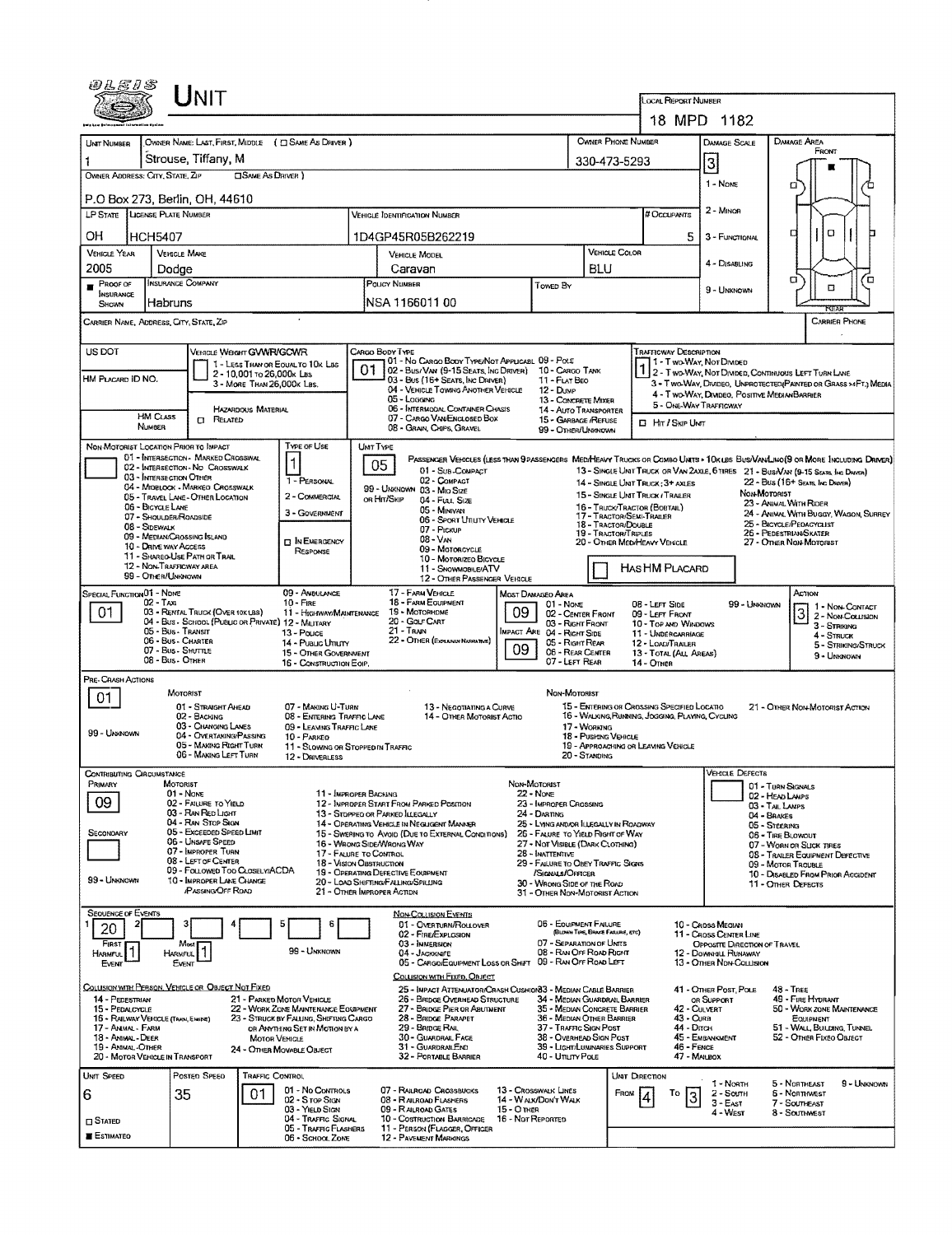| 用几尾几器                                   |                       | Unit                                                                                    |                            |                                                                                |    |                                                                                                                                          |                                  |                                                                            |                                             |                |                                                                      |                                                                                                                  |                                      |                                                              |                                       |
|-----------------------------------------|-----------------------|-----------------------------------------------------------------------------------------|----------------------------|--------------------------------------------------------------------------------|----|------------------------------------------------------------------------------------------------------------------------------------------|----------------------------------|----------------------------------------------------------------------------|---------------------------------------------|----------------|----------------------------------------------------------------------|------------------------------------------------------------------------------------------------------------------|--------------------------------------|--------------------------------------------------------------|---------------------------------------|
|                                         |                       |                                                                                         |                            |                                                                                |    |                                                                                                                                          |                                  |                                                                            |                                             |                | LOCAL REPORT NUMBER                                                  |                                                                                                                  |                                      |                                                              |                                       |
|                                         |                       |                                                                                         |                            |                                                                                |    |                                                                                                                                          |                                  |                                                                            |                                             |                |                                                                      | 18 MPD 1182                                                                                                      |                                      |                                                              |                                       |
| UNIT NUMBER                             |                       |                                                                                         |                            | OWNER NAME: LAST, FIRST, MIDDLE ( E SAME AS DRIVER )                           |    |                                                                                                                                          |                                  |                                                                            | <b>OWNER PHONE NUMBER</b>                   |                |                                                                      | Damage Scale                                                                                                     |                                      | DAMAGE AREA<br>FRONT                                         |                                       |
| 2<br>OWNER ADDRESS: CITY, STATE, ZIP    |                       | Doretich, Heidi, D                                                                      | <b>CISAME AS DRIVER</b> )  |                                                                                |    |                                                                                                                                          |                                  |                                                                            | 330-763-1096                                |                |                                                                      | 2                                                                                                                |                                      |                                                              |                                       |
|                                         |                       | 696 East Jackson Street, Millersburg, OH, 44654                                         |                            |                                                                                |    |                                                                                                                                          |                                  |                                                                            |                                             |                |                                                                      | 1 - None                                                                                                         | α                                    |                                                              |                                       |
| LP STATE LICENSE PLATE NUMBER           |                       |                                                                                         |                            |                                                                                |    | <b>VEHICLE IDENTIFICATION NUMBER</b>                                                                                                     |                                  |                                                                            |                                             |                | # Occupants                                                          | 2 - Minor                                                                                                        |                                      |                                                              |                                       |
| OН                                      | ETP6175               |                                                                                         |                            |                                                                                |    | 5XYKU3A61C6226094                                                                                                                        |                                  |                                                                            |                                             |                | 3.                                                                   | 3 - FUNCTIONAL                                                                                                   | а                                    | $\Box$                                                       |                                       |
| <b>VEHICLE YEAR</b>                     |                       | <b>VEHICLE MAKE</b>                                                                     |                            |                                                                                |    | <b>VEHICLE MODEL</b>                                                                                                                     |                                  |                                                                            | VEHICLE COLOR                               |                |                                                                      | 4 - DISABLING                                                                                                    |                                      |                                                              |                                       |
| 2012<br>$P$ ROOF OF                     |                       | Kia Motors Corporation<br>INSURANCE COMPANY                                             |                            |                                                                                |    | Sorento<br>POUCY NUMBER                                                                                                                  |                                  |                                                                            | <b>BRO</b>                                  |                |                                                                      |                                                                                                                  | □                                    |                                                              |                                       |
| INSURANCE<br>SHOWN                      | Safeco                |                                                                                         |                            |                                                                                |    | X5976963                                                                                                                                 |                                  | Toweo By                                                                   |                                             |                |                                                                      | 9 - Unixnown                                                                                                     |                                      |                                                              |                                       |
|                                         |                       | CARRIER NAME, ADDRESS, CITY, STATE, ZIP                                                 |                            |                                                                                |    |                                                                                                                                          |                                  |                                                                            |                                             |                |                                                                      |                                                                                                                  |                                      | <b>CARRIER PHONE</b>                                         |                                       |
| US DOT                                  |                       | VEHICLE WEIGHT GWWR/GCWR                                                                |                            |                                                                                |    | CARGO BODY TYPE                                                                                                                          |                                  |                                                                            |                                             |                | <b>TRAFFICWAY DESCRIPTION</b>                                        |                                                                                                                  |                                      |                                                              |                                       |
|                                         |                       |                                                                                         | 2 - 10,001 to 26,000x Las  | 1 - LESS THAN OR EQUAL TO 10K LBS                                              | 01 | 01 - No CARGO BODY TYPE/NOT APPLICABL 09 - POLE<br>02 - Bus/VAN (9-15 SEATS, INC DRIVER) 10 - CARGO TANK                                 |                                  |                                                                            |                                             |                |                                                                      | 1 - Two-Way, Not Divideo<br>2 - Two-Way, Not Divided, Continuous LEFT TURN LAKE                                  |                                      |                                                              |                                       |
| HM PLACARD ID NO.                       |                       |                                                                                         | 3 - MORE THAN 26,000K LBS. |                                                                                |    | 03 - Bus (16+ Seats, Inc Driver)<br>04 - VEHICLE TOWING ANOTHER VEHICLE                                                                  |                                  | $11 -$ FLAT BEO<br>12 - Dump                                               |                                             |                |                                                                      | 3 - Two-Way, Divided. Unprotected (Painted or Grass >4FT.) Media<br>4 - Two-Way, Divided, Positive MedianBarrier |                                      |                                                              |                                       |
|                                         | HM CLASS              |                                                                                         | <b>HAZARDOUS MATERIAL</b>  |                                                                                |    | 05 - Logging<br>06 - INTERMOOAL CONTAINER CHASIS<br>07 - CARGO VAN/ENGLOSED BOX                                                          |                                  | 13 - CONCRETE MIXER<br>14 - AUTO TRANSPORTER                               |                                             |                | 5 - ONE-WAY TRAFFICWAY                                               |                                                                                                                  |                                      |                                                              |                                       |
|                                         | <b>NUMBER</b>         | <b>CT</b> RELATED                                                                       |                            |                                                                                |    | 08 - GRAIN, CHIPS, GRAVEL                                                                                                                |                                  | 15 - GARBAGE /REFUSE<br>99 - OTHER/UNKNOWN                                 |                                             |                | <b>D</b> Hr / Skip Ukar                                              |                                                                                                                  |                                      |                                                              |                                       |
|                                         |                       | NON-MOTORIST LOCATION PRIOR TO IMPACT<br>01 - INTERSECTION - MARKED CROSSWAL            |                            | TYPE OF USE                                                                    |    | UNIT TYPE<br>PASSENGER VEHICLES (LESS THAN 9 PASSENGERS MEDIMEANY TRUCKS OR COMBO UNTS > 10K LBS BUS/VANLIMO(9 OR MORE INCLUDING DRIVER) |                                  |                                                                            |                                             |                |                                                                      |                                                                                                                  |                                      |                                                              |                                       |
|                                         |                       | 02 - INTERSECTION - NO CROSSWALK<br>03 - INTERSECTION OTHER                             |                            | 1<br>1 - PERSONAL                                                              |    | 06<br>01 - Sus-Compact<br>02 - COMPACT                                                                                                   |                                  |                                                                            |                                             |                |                                                                      | 13 - SINGLE UNIT TRUCK OR VAN 24XLE, 6 TIRES 21 - BUS/VAN (9-15 SEATE, INC DRIVER)                               |                                      |                                                              |                                       |
|                                         |                       | 04 - MIDBLOCK - MARKEO CROSSWALK<br>05 - TRAVEL LANE - OTHER LOCATION                   |                            | 2 - COMMERCIAL                                                                 |    | 99 - Unknown 03 - Mio Size<br>OR HIT/SKIP<br>04 - Full Size                                                                              |                                  |                                                                            |                                             |                | 14 - SINGLE UNIT THUCK: 3+ AXLES<br>15 - SINGLE UNIT TRUCK / TRAILER |                                                                                                                  | NON-MOTORIST                         | 22 - Bus (16+ Sears, Ing Drever)                             |                                       |
|                                         | 06 - BICYCLE LANE     | 07 - Shoulder/Roadside                                                                  |                            | 3 - GOVERNMENT                                                                 |    | 05 - Minivan<br>06 - SPORT UTILITY VEHICLE                                                                                               |                                  |                                                                            | 17 - TRACTOR/SEMI-TRAILER                   |                | 16 - TRUCK/TRACTOR (BOBTAIL)                                         |                                                                                                                  |                                      | 23 - AMMAL WITH RIDER<br>25 - BICYCLE/PEDACYCLIST            | 24 - ANIMAL WITH BUGGY, WAGON, SURREY |
|                                         | 08 - SIDEWALK         | 09 - MEDIAN CROSSING ISLAND                                                             |                            | <b>D</b> IN EMERGENCY                                                          |    | 07 - PICKUP<br><b>08 - VAN</b>                                                                                                           |                                  |                                                                            | 18 - TRACTOR/DOUBLE<br>19 - TRACTOR/TRIPLES |                | 20 - OTHER MEOPHEAVY VEHICLE                                         |                                                                                                                  |                                      | 26 - PEDESTRIAN SKATER<br>27 - OTHER NON-MOTORIST            |                                       |
|                                         | 10 - DRIVE WAY ACCESS | 11 - SHARED-USE PATH OR TRAIL                                                           |                            | RESPONSE                                                                       |    | 09 - MOTORCYCLE<br>10 - MOTORIZEO BICYCLE                                                                                                |                                  |                                                                            |                                             |                |                                                                      |                                                                                                                  |                                      |                                                              |                                       |
|                                         | 99 - OTHER/UNKNOWN    | 12 - NON-TRAFFICWAY AREA                                                                |                            |                                                                                |    | 11 - SNOWMOBILE/ATV<br>12 - OTHER PASSENGER VEHICLE                                                                                      |                                  |                                                                            |                                             |                | HAS HM PLACARD                                                       |                                                                                                                  |                                      |                                                              |                                       |
| SPECIAL FUNCTION 01 - NONE              | $02 - TAX1$           |                                                                                         |                            | 09 - AMBULANCE<br>$10 -$ FiRE                                                  |    | 17 - FARM VEHICLE<br>18 - FARM EQUIPMENT                                                                                                 |                                  | MOST DAMAGED AREA<br>01 - None                                             |                                             |                | 08 - LEFT SIDE                                                       | 99 - Unknown                                                                                                     |                                      | Астюм                                                        | 1 - Non-Contact                       |
| 01                                      |                       | 03 - RENTAL TRUCK (OVER 10K LBS)<br>04 - Bus - School (Public or Private) 12 - Military |                            | 11 - HIGHWAY/MAINTENANCE                                                       |    | 19 - Мотопноме<br>20 - GOLF CART                                                                                                         | 05                               | 02 - CENTER FRONT<br>03 - RIGHT FRONT                                      |                                             |                | 09 - LEFT FRONT<br>10 - Top and Windows                              |                                                                                                                  |                                      | $4 2 - \text{Non-Cousson}$<br>3 - STRIKING                   |                                       |
|                                         |                       | 05 - Bus - Transit<br>06 - Bus - Charter                                                |                            | 13 - Pouce<br>14 - Pusuc Unury                                                 |    | 21 - TRAIN<br>22 - OTHER (EXPLAN IN NARRATIVE)                                                                                           | 05                               | <b>IMPACT ARE 04 - RIGHT SIDE</b><br>05 - RIGHT REAR                       |                                             |                | 11 - UNOERCARRIAGE<br>12 - LOAD/TRAILER                              |                                                                                                                  |                                      | 4 - STRUCK                                                   | 5 - STRIKING/STRUCK                   |
|                                         |                       | 07 - Bus - SHUTTLE<br>08 - Bus - OTHER                                                  |                            | 15 - OTHER GOVERNMENT<br>16 - CONSTRUCTION EQIP.                               |    |                                                                                                                                          |                                  | 06 - REAR CENTER<br>07 - LEFT REAR                                         |                                             |                | 13 - TOTAL (ALL AREAS)<br>14 - OTHER                                 |                                                                                                                  |                                      | 9 - UNKNOWN                                                  |                                       |
| PRE-CRASH ACTIONS                       |                       | MOTORIST                                                                                |                            |                                                                                |    |                                                                                                                                          |                                  | NON-MOTORIST                                                               |                                             |                |                                                                      |                                                                                                                  |                                      |                                                              |                                       |
| 11                                      |                       | 01 - STRAIGHT AHEAD                                                                     |                            | 07 - MAKING U-TURN                                                             |    | 13 - NECOTIATING A CURVE                                                                                                                 |                                  |                                                                            |                                             |                | 15 - ENTERING OR CROSSING SPECIFIED LOCATIO                          |                                                                                                                  |                                      | 21 - OTHER NON-MOTORIST ACTION                               |                                       |
| 99 - UNKNOWN                            |                       | 02 - BACKING<br>03 - CHANGING LANES<br>04 - OVERTAKING/PASSING                          |                            | 08 - ENTERING TRAFFIC LANE<br>09 - LEAVING TRAFFIC LANE                        |    | 14 - OTHER MOTORIST ACTIO                                                                                                                |                                  |                                                                            | 17 - WORKING<br>18 - PUSHING VEHICLE        |                | 16 - WALKING, RUNNING, JOSGING, PLAYING, CYCLING                     |                                                                                                                  |                                      |                                                              |                                       |
|                                         |                       | 05 - MAKING RIGHT TURN<br>06 - MAKING LEFT TURN                                         |                            | 10 - PARKED<br>11 - Slowing or Stopped in Traffic<br>12 - DRIVERLESS           |    |                                                                                                                                          |                                  |                                                                            | 20 - STANDING                               |                | 19 - APPROACHING OR LEAVING VEHICLE                                  |                                                                                                                  |                                      |                                                              |                                       |
| CONTRIBUTING CIRCUMSTANCE               |                       |                                                                                         |                            |                                                                                |    |                                                                                                                                          |                                  |                                                                            |                                             |                |                                                                      | <b>VEHICLE DEFECTS</b>                                                                                           |                                      |                                                              |                                       |
| PRIMARY                                 |                       | MOTORIST<br>01 - Nove                                                                   |                            | 11 - IMPROPER BACKING                                                          |    |                                                                                                                                          | Non-Motorist                     | <b>22 - None</b>                                                           |                                             |                |                                                                      |                                                                                                                  | 01 - TURN SIGNALS<br>02 - HEAD LAMPS |                                                              |                                       |
| 01                                      |                       | 02 - FAILURE TO YIELD<br>03 - RAN RED LIGHT                                             |                            |                                                                                |    | 12 - IMPROPER START FROM PARKED POSTTON<br>13 - Stopped or PARKED LLEGALLY                                                               |                                  | 23 - IMPROPER CROSSING<br>24 - DARTING                                     |                                             |                |                                                                      |                                                                                                                  | 03 - TAIL LAMPS<br>04 - BRAKES       |                                                              |                                       |
| SECONDARY                               |                       | 04 - RAN STOP SIGN<br>05 - Exceeded Speed Limit                                         |                            |                                                                                |    | 14 - Operating Vehicle in Negligent Manner<br>15 - Swering to Avoid (DUE TO EXTERNAL CONDITIONS)                                         |                                  | 25 - LYING AND/OR LLEGALLY IN ROADWAY<br>26 - FALURE TO YIELD RIGHT OF WAY |                                             |                |                                                                      |                                                                                                                  | 05 - STEERING<br>06 - TIRE BLOWOUT   |                                                              |                                       |
|                                         |                       | 06 - UNSAFE SPEEO<br>07 - IMPROPER TURN                                                 |                            | 17 - FALURE TO CONTROL                                                         |    | 16 - WRONG SIDE/WRONG WAY                                                                                                                |                                  | 27 - NOT VISIBLE (DARK CLOTHING)<br>28 - INATTENTIVE                       |                                             |                |                                                                      |                                                                                                                  |                                      | 07 - WORN OR SLICK TIRES<br>08 - TRAILER EQUIPMENT DEFECTIVE |                                       |
| 99 - Unknown                            |                       | 08 - LEFT OF CENTER<br>09 - FOLLOWED TOO CLOSELY/ACDA<br>10 - IMPROPER LANE CHANGE      |                            | <b>18 - VISION OBSTRUCTION</b>                                                 |    | 19 - OPERATING DEFECTIVE EQUIPMENT                                                                                                       |                                  | 29 - FAILURE TO OBEY TRAFFIC SIGNS<br>/SIGNALS/OFFICER                     |                                             |                |                                                                      |                                                                                                                  | 09 - MOTOR TROUBLE                   | 10 - DISABLED FROM PRIOR ACCIDENT                            |                                       |
|                                         |                       | <b>PASSING OFF ROAD</b>                                                                 |                            |                                                                                |    | 20 - LOAD SHIFTING/FALLING/SPILLING<br>21 - OTHER IMPROPER ACTION                                                                        |                                  | 30 - WRONG SIDE OF THE ROAD<br>31 - OTHER NON-MOTORIST ACTION              |                                             |                |                                                                      |                                                                                                                  | 11 - OTHER DEFECTS                   |                                                              |                                       |
| <b>SEQUENCE OF EVENTS</b>               |                       |                                                                                         |                            |                                                                                |    | <b>NON-COLUSION EVENTS</b>                                                                                                               |                                  |                                                                            |                                             |                |                                                                      |                                                                                                                  |                                      |                                                              |                                       |
| 20                                      |                       | 3<br>Most                                                                               |                            | 6<br>5                                                                         |    | 01 - OVERTURN/ROLLOVER<br>02 - FIRE/EXPLOSION<br>03 - IMMERSION                                                                          |                                  | 06 - EQUIPMENT FAILURE<br>07 - SEPARATION OF UNITS                         | (BLOWN TIRE, BRAKE FAILURE, ETC)            |                |                                                                      | 10 - Cross MEDIAN<br>11 - Cross Center Line                                                                      |                                      |                                                              |                                       |
| FIRST<br>Harmful.                       |                       | 1<br><b>HARMFUL</b><br>EVENT                                                            |                            | 99 - UNKNOWN                                                                   |    | 04 - Jackmefe<br>05 - CARGO/EQUIPMENT LOSS OR SHIFT                                                                                      |                                  | 08 - RAN OFF ROAD RIGHT<br>09 - RAN OFF ROAD LEFT                          |                                             |                |                                                                      | OPPOSITE DIRECTION OF TRAVEL<br>12 - DOWNHILL RUNAWAY<br>13 - OTHER NON-COLLISION                                |                                      |                                                              |                                       |
| EVENT                                   |                       |                                                                                         |                            |                                                                                |    | COLLISION WITH FIXED, OBJECT                                                                                                             |                                  |                                                                            |                                             |                |                                                                      |                                                                                                                  |                                      |                                                              |                                       |
| 14 - PEDESTRIAN                         |                       | COLLISION WITH PERSON, VEHICLE OR OBJECT NOT FIXED                                      |                            | 21 - PARKED MOTOR VEHICLE                                                      |    | 25 - IMPACT ATTENUATOR/CRASH CUSHION33 - MEDIAN CABLE BARRIER<br>26 - BRIDGE OVERHEAD STRUCTURE                                          |                                  | 34 - Median Guardral Barrier                                               |                                             |                |                                                                      | 41 - OTHER POST, POLE<br>OR SUPPORT                                                                              | 48 - TREE                            | 49 - FIRE HYDRANT                                            |                                       |
| 15 - PEDALCYCLE                         |                       | 16 - RALWAY VEHICLE (TRAN, ENGINE)                                                      |                            | 22 - WORK ZONE MAINTENANCE EQUIPMENT<br>23 - STRUCK BY FALLING, SHIFTING CARGO |    | 27 - Bridge PIER or ABUTMENT<br>28 - BRIDGE PARAPET                                                                                      |                                  | 35 - MEDIAN CONCRETE BARRIER<br>36 - MEDIAN OTHER BARRIER                  |                                             |                | 42 - CULVERT<br>43 - Cuna                                            |                                                                                                                  |                                      | 50 - WORK ZONE MAINTENANCE<br>EQUIPMENT                      |                                       |
| 17 - Antmal - FARM<br>18 - Annal - Deer |                       |                                                                                         | <b>MOTOR VEHICLE</b>       | OR ANYTHING SET IN MOTION BY A                                                 |    | 29 - BRIDGE RAIL<br>30 - GUARDRAIL FACE                                                                                                  |                                  | 37 - TRAFFIC SIGN POST<br>38 - Overhead Sign Post                          |                                             |                | 44 - Олсн                                                            | 45 - EMBANKMENT                                                                                                  |                                      | 51 - WALL BUILDING, TUNNEL<br>52 - Omen Fixeo Oalect         |                                       |
| 19 - ANMAL-OTHER                        |                       | 20 - MOTOR VEHICLE IN TRANSPORT                                                         |                            | 24 - OTHER MOVABLE OBJECT                                                      |    | 31 - GUARDRAILEND<br>32 - PORTABLE BARRIER                                                                                               |                                  | 39 - Light Auminaries Support<br>40 - Unury Pole                           |                                             |                | 46 - FENCE<br>47 - MALBOX                                            |                                                                                                                  |                                      |                                                              |                                       |
| UNIT SPEED                              |                       | POSTED SPEED                                                                            | TRAFFIC CONTROL            |                                                                                |    |                                                                                                                                          |                                  |                                                                            |                                             | UNIT DIRECTION |                                                                      | 1 - NORTH                                                                                                        |                                      | 5 - NORTHEAST                                                | 9 - Unknown                           |
| 0                                       |                       | 35                                                                                      | 01                         | 01 - No CONTROLS<br>02 - S TOP SIGN                                            |    | 07 - RAILROAD CROSSBUCKS<br>08 - RAILROAD FLASHERS                                                                                       |                                  | 13 - Crosswalk LINES<br>14 - WALK/DON'T WALK                               |                                             | FROM           | То<br>3                                                              | $2 -$ South<br>3 - East                                                                                          |                                      | 6 - NORTHWEST<br>7 - SOUTHEAST                               |                                       |
| <b>STATED</b>                           |                       |                                                                                         |                            | 03 - YIELD SIGN<br>04 - TRAFFIC SIGNAL<br>05 - TRAFFIC FLASHERS                |    | 09 - RAILROAD GATES<br>10 - COSTRUCTION BARRICADE<br>11 - PERSON (FLAGGER, OFFICER                                                       | 15 - O THER<br>16 - Not Reported |                                                                            |                                             |                |                                                                      | 4 - West                                                                                                         |                                      | 8 - Southwest                                                |                                       |
| <b>C</b> ESTIMATED                      |                       |                                                                                         |                            | 06 - School Zone                                                               |    | 12 - PAVEMENT MARKINGS                                                                                                                   |                                  |                                                                            |                                             |                |                                                                      |                                                                                                                  |                                      |                                                              |                                       |

 $\hat{\mathbf{z}}^{(i)}$  ,  $\hat{\mathbf{z}}^{(i)}$  $\mathcal{L}^{(1)}$ 

 $\hat{\vec{r}}$ 

 $\bar{\mathbf{r}}$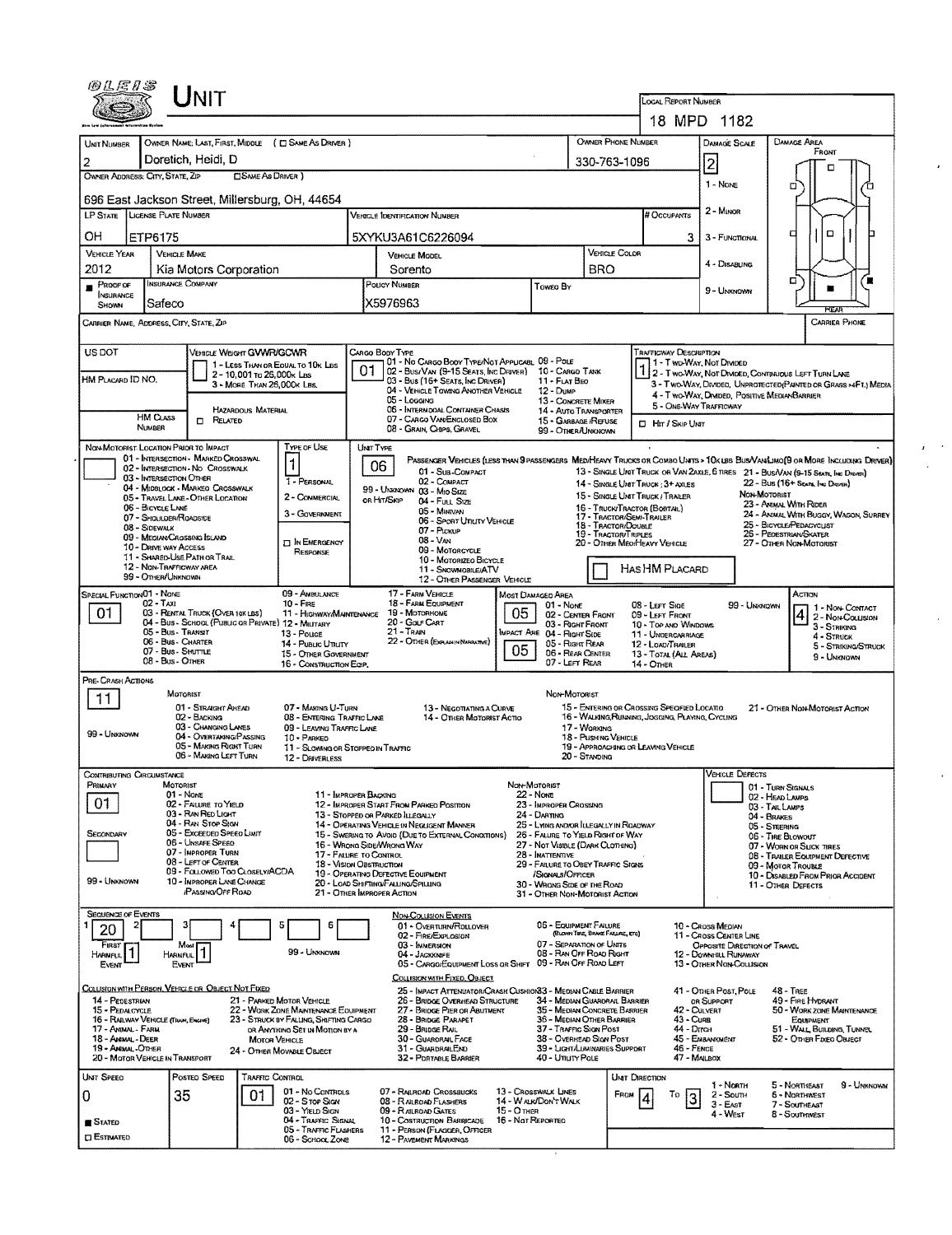| @LEIS                                                             |                                                                                                    |                                                                   |               |                                              |                                         |                                                                                                                                                                                                | <b>MOTORIST / NON-MOTORIST / OCCUPANT</b>                                                                                    |                                                  |                                                                                       |             |                                                           |               |                                                                   |                          |                                                                                   |                              |                             |
|-------------------------------------------------------------------|----------------------------------------------------------------------------------------------------|-------------------------------------------------------------------|---------------|----------------------------------------------|-----------------------------------------|------------------------------------------------------------------------------------------------------------------------------------------------------------------------------------------------|------------------------------------------------------------------------------------------------------------------------------|--------------------------------------------------|---------------------------------------------------------------------------------------|-------------|-----------------------------------------------------------|---------------|-------------------------------------------------------------------|--------------------------|-----------------------------------------------------------------------------------|------------------------------|-----------------------------|
|                                                                   |                                                                                                    |                                                                   |               |                                              |                                         |                                                                                                                                                                                                |                                                                                                                              |                                                  |                                                                                       |             |                                                           |               | <b>LOCAL REPORT NUMBER</b><br>18 MPD 1182                         |                          |                                                                                   |                              |                             |
|                                                                   | UNIT NUMBER NAME: LAST FIRST, MIDDLE                                                               |                                                                   |               |                                              |                                         |                                                                                                                                                                                                |                                                                                                                              |                                                  |                                                                                       |             | DATE OF BIRTH                                             |               |                                                                   |                          | AGE                                                                               | Gender                       |                             |
|                                                                   | Strouse, Tiffany, M                                                                                |                                                                   |               |                                              |                                         |                                                                                                                                                                                                |                                                                                                                              |                                                  |                                                                                       |             | 09/04/1982                                                |               |                                                                   |                          | 35                                                                                | F                            | F - FEMALE<br>M - MALE      |
|                                                                   | ADDRESS, CITY, STATE, ZIP                                                                          |                                                                   |               |                                              |                                         |                                                                                                                                                                                                |                                                                                                                              |                                                  |                                                                                       |             |                                                           |               |                                                                   |                          | CONTACT PHONE - INCLUDE AREA CODE                                                 |                              |                             |
| <b>INJURIES</b>                                                   | 5410 CR 377, Millersburg, OH, 44654<br>INJURED TAKEN BY EMS AGENCY                                 |                                                                   |               |                                              |                                         |                                                                                                                                                                                                | MEDICAL FACILITY INJURED TAKEN TO                                                                                            |                                                  | <b>SAFETY EQUIPMENT USED</b>                                                          |             |                                                           |               | 330-473-5293                                                      |                          | DOT COMPLIANT SEATING POSITION AR BAG USAGE EJECTION TRAPPED                      |                              |                             |
| 1                                                                 |                                                                                                    |                                                                   |               |                                              |                                         |                                                                                                                                                                                                |                                                                                                                              |                                                  |                                                                                       |             | <b>H</b> MOTORCYCLE<br>HELMET                             |               | 01                                                                |                          |                                                                                   |                              |                             |
| <b>OL STATE</b>                                                   | <b>OPERATOR LICENSE NUMBER</b>                                                                     |                                                                   | OL CLASS      | No                                           | M/C                                     | Сомоглом                                                                                                                                                                                       | ALCOHOL/DRUG SUSPECTED ALCOHOL TEST STATUS ALCOHOL TEST TYPE ALCOHOL TEST VALUE DRUG TEST STATUS   DRUG TEST TYPE            | 04                                               |                                                                                       |             |                                                           |               |                                                                   |                          |                                                                                   |                              |                             |
| OН                                                                | RV694256                                                                                           |                                                                   | 4             | <b>OVALD</b><br>DL.                          | IO <sub>Eno</sub>                       | 1                                                                                                                                                                                              | $\vert$ 1                                                                                                                    |                                                  |                                                                                       |             |                                                           |               |                                                                   |                          |                                                                                   |                              |                             |
|                                                                   | OFFENSE CHARGED ( T LOCAL CODE)                                                                    |                                                                   |               | <b>OFFENSE DESCRIPTION</b>                   |                                         |                                                                                                                                                                                                |                                                                                                                              |                                                  | CITATION NUMBER                                                                       |             |                                                           |               |                                                                   | $\square$ Device         | <b>HANDS FREE</b>                                                                 |                              | <b>DRIVER DISTRACTED BY</b> |
|                                                                   |                                                                                                    |                                                                   |               |                                              |                                         |                                                                                                                                                                                                |                                                                                                                              |                                                  |                                                                                       |             |                                                           |               |                                                                   | <b>UsED</b>              |                                                                                   |                              |                             |
|                                                                   | UNIT NUMBER NAME: LAST, FIRST, MIDDLE                                                              |                                                                   |               |                                              |                                         |                                                                                                                                                                                                |                                                                                                                              |                                                  |                                                                                       |             | Date of Birth                                             |               |                                                                   |                          | Age                                                                               | Gender<br>F                  | F - FENALE<br>M - MALE      |
|                                                                   | Doretich, Heidi, D<br>ADDRESS, CITY, STATE, ZIP                                                    |                                                                   |               |                                              |                                         |                                                                                                                                                                                                |                                                                                                                              |                                                  |                                                                                       |             | 08/11/1973                                                |               |                                                                   |                          | 44<br>CONTACT PHONE - INCLUDE AREA CODE                                           |                              |                             |
|                                                                   | 696 East Jackson Street, Millersburg, OH, 44654                                                    |                                                                   |               |                                              |                                         |                                                                                                                                                                                                |                                                                                                                              |                                                  |                                                                                       |             |                                                           |               | 330-763-1096                                                      |                          |                                                                                   |                              |                             |
| NJURIES                                                           | INJURED TAKEN BY EMS AGENCY                                                                        |                                                                   |               |                                              |                                         |                                                                                                                                                                                                | MEDICAL FACILITY INJURED TAKEN TO                                                                                            |                                                  | <b>SAFETY EQUIPMENT USED</b>                                                          |             | <b>n</b> Motorcycle                                       |               |                                                                   |                          | DOT COMPLIANT SEATING POSITION AIR BAG USAGE EJECTION TRAPPED                     |                              |                             |
|                                                                   |                                                                                                    |                                                                   |               |                                              |                                         |                                                                                                                                                                                                |                                                                                                                              | 04                                               |                                                                                       |             | HELMET                                                    |               | 01                                                                |                          |                                                                                   |                              |                             |
| <b>OL STATE</b>                                                   | <b>OPERATOR LICENSE NUMBER</b>                                                                     |                                                                   | OL CLASS<br>4 | No<br>ם∪∧⊔ם<br>DL.                           | <b>M/C</b><br>$\square$ $_{\text{Env}}$ | CONDITION<br>$\vert$ 1                                                                                                                                                                         | ALCOHOL/DRUG SUSPECTED ALCOHOL TEST STATUS ALCOHOL TEST TYPE ALCOHOL TEST VALUE DRUG TEST STATUS DRUG TEST TYPE<br>$\vert$ 1 |                                                  |                                                                                       |             |                                                           |               |                                                                   |                          |                                                                                   |                              |                             |
| OH                                                                | RF161650<br>OFFENSE CHARGED ( [ LOCAL CODE)                                                        |                                                                   |               | <b>OFFENSE DESCRIPTION</b>                   |                                         |                                                                                                                                                                                                |                                                                                                                              |                                                  | <b>CITATION NUMBER</b>                                                                |             |                                                           |               |                                                                   |                          | <b>HANDS-FREE</b>                                                                 |                              | <b>DRIVER DISTRACTED BY</b> |
|                                                                   |                                                                                                    |                                                                   |               |                                              |                                         |                                                                                                                                                                                                |                                                                                                                              |                                                  |                                                                                       |             |                                                           |               |                                                                   | $\square$ Device<br>Usen |                                                                                   |                              |                             |
| <b>INJURIES</b>                                                   |                                                                                                    | INJURED TAKEN BY                                                  |               |                                              |                                         | <b>SAFETY EQUIPMENT USED</b>                                                                                                                                                                   |                                                                                                                              |                                                  | 99 - UNKNOWN SAFETY EQUIPMENT                                                         |             |                                                           |               |                                                                   |                          |                                                                                   |                              |                             |
|                                                                   | 1 - NO Injury / None Reporte<br>$2 - Poisson < \frac{1}{2}$                                        | <b>At - Not Transported /</b><br>TREATED AT SCENE                 |               |                                              | <b>MOTORIST</b>                         |                                                                                                                                                                                                |                                                                                                                              |                                                  |                                                                                       |             |                                                           |               | Non-Motorist                                                      |                          |                                                                                   |                              |                             |
| 4 - INCAPACITATING<br>5 - FATAL                                   | 3 - NON-INCAPACITATING                                                                             | 2-EMS<br>3- Pouce<br>4 - OTHER                                    |               |                                              |                                         | 01 - NONE USED - VEHICLE OCCUPANT<br>02 - SHOULDER BELT ONLY USED<br>03 - LAP BELT ONLY USED                                                                                                   |                                                                                                                              | 07 - BOOSTER SEAT                                | 05 - CHILD RESTRAINT SYSTEM-FORWARD FACING<br>06 - CHILD RESTRAINT SYSTEM-REAR FACING |             |                                                           | -8,           | 09 - None Usen<br>-10 - Helmet Used.<br>11 - PROTECTIVE PADS USED |                          |                                                                                   | .13 - Lia mina<br>14 - Отнев | 12 - REFLECTIVE COATING     |
|                                                                   |                                                                                                    | 9 - Unknown                                                       |               |                                              |                                         | - 28                                                                                                                                                                                           | 04 - S HOULDER AND LAP BELT ONLY USED                                                                                        | 08 - Helmet Useo                                 |                                                                                       |             |                                                           |               | (ELBOWS, KNEES, ETC)                                              |                          |                                                                                   |                              |                             |
| <b>SEATING POSITION</b>                                           | 01 - FRONT - LEFT SIDE (MOTORCYCLE DRIVER)                                                         |                                                                   |               |                                              |                                         | 07 - THIRD - LEFT SIDE (Motorcycle Side CAR)                                                                                                                                                   |                                                                                                                              |                                                  | 12 - PASSENGER IN UNENCLOSED CARGO AREA                                               |             |                                                           |               |                                                                   |                          | AIR BAG USAGE<br>1 - Not Deployed                                                 |                              |                             |
|                                                                   | 02 - FRONT MIDDLE<br>03 - Front - Right Side.                                                      |                                                                   |               | 08 - Third - Middle<br>09.-THIRD-RIGHT SIDE: |                                         |                                                                                                                                                                                                |                                                                                                                              | 13 - TRAILING UNIT                               | "14 - RIDING ON VEHICLE EXTERIOR (NON-TRAILER LINT)                                   |             |                                                           |               |                                                                   |                          | 2 - DEPLOYED FRONT<br>3 - DEPLOYED SIDE                                           |                              |                             |
|                                                                   | 04 - SECOND - LEFT SIDE (MOTORCYCLE PASSENGER)<br>05 - SECOND - MIDDLE<br>06 - Second - Right Side |                                                                   |               |                                              |                                         | 10 - SLEEPER SECTION OF CAB (TRUCK)<br>11 - PASSENGER IN OTHER ENCLOSED CARGO AREA<br>(NOI-TRAILING UNIT SUCH AS A BUS, PICK-UP WITH CAP)                                                      |                                                                                                                              | 15 - Non-Motorist<br>16 - Отнев.<br>99 - UNKNOWN |                                                                                       |             |                                                           |               |                                                                   |                          | 4 - DEPLOYED BOTH FRONT/SIDE<br>5 - Not APPLICABLE<br>9 - DEPLOYMENT UNKNOWN      |                              |                             |
|                                                                   |                                                                                                    |                                                                   |               |                                              |                                         |                                                                                                                                                                                                |                                                                                                                              |                                                  |                                                                                       |             |                                                           |               |                                                                   |                          |                                                                                   |                              |                             |
| <b>EJECTION</b><br>1 - Not E JECTED                               | TRAPPED                                                                                            | 1 Not Trapped                                                     |               | OPERATOR LICENSE CLASS<br>ୀ - Cuss A         |                                         |                                                                                                                                                                                                | <b>CONDITION</b><br>1 - APPARENTLY NORMAL                                                                                    |                                                  |                                                                                       |             |                                                           |               | 5 - FELL ASLEEP, FAINTED, FATIGUE                                 | 1 - None                 | ALCOHOL/DRUG SUSPECTED                                                            |                              |                             |
| 2 - TOTALLY EJECTED<br>3 - PARTIALLY EJECTED<br>4 - Not Appucable |                                                                                                    | 2 - EXTRICATED BY<br><b>MECHANICAL MEANS</b><br>3 - EXTRIGATED BY |               | 2 - CLASS B<br>3 - CLASS C                   |                                         | 4 - REGULAR CLASS (Oriols TD")                                                                                                                                                                 | 2 - PHYSICAL IMPAIRMENT<br>3 - EMOTIONI (DEPRESSED, ANGRY, DISTURBE)<br>.4 - ILINESS 8                                       |                                                  |                                                                                       | 7 - OTHER   | 6 - UNDER THE INFLUENCE OF<br>MEDICATIONS, DRUGS, ALCOHOL |               |                                                                   |                          | 2 - Yes - Alcohol Suspected<br>3 - YES Han NorIMPAIRED<br>4 - Yes Drugs Suspected |                              |                             |
|                                                                   |                                                                                                    | NON-MECHANICAL MEANS                                              |               | 5 - MC/MoPED ONLY<br>73%)~.                  |                                         |                                                                                                                                                                                                |                                                                                                                              |                                                  |                                                                                       |             |                                                           |               |                                                                   |                          | 5 - YES ALCOHOL AND DRUGS SUSPECTED                                               |                              |                             |
| ALCOHOL TEST STATUS<br>1 - Nove Given                             |                                                                                                    |                                                                   |               | Alcohoi Test Type<br>1 - None                |                                         | <b>DRUG TEST STATUS</b><br>1 - NONE GIVEN                                                                                                                                                      |                                                                                                                              |                                                  | DRUG TEST TYPE<br>1 - None                                                            |             | <b>DRIVER DISTRACTED BY</b>                               |               | 1 - No Distraction Reported                                       |                          | 6 - OTHER INSIDE THE VEHICLE                                                      |                              |                             |
| 2 - Test Rerused                                                  | 3 - TEST GIVEN, CONTAMINATED SAMPLE/UNUSABL                                                        |                                                                   |               | 2 - BLOOD<br>3 - URINE                       |                                         | 2 - Test Rerusen                                                                                                                                                                               | 3 - TEST GIVEN, CONTAMINATED SAMPLE/UNUSABL                                                                                  |                                                  | $2 - B$ Loop<br>3 - URINE                                                             | $2 -$ Phone | 3 - TEXTING/EMAILING                                      |               |                                                                   |                          | 7 - EXTERNAL DISTRACTION                                                          |                              |                             |
|                                                                   | 4 - Test Given, Results Known<br>5 - TEST GIVEN, RESULTS UNKNOWN                                   |                                                                   |               | 4 - BREATH<br>5 - Other                      |                                         | 4 - TEST GIVEN, RESULTS KNOWN                                                                                                                                                                  | 5 - TEST GIVEN RESULTS UNKNOWN                                                                                               |                                                  | $4 -$ Oner                                                                            |             | (NAMGATION DEVICE, RADIO, DVD)                            |               | 4 - ELCTRONIC COMMUNICATION DEVICE<br>5 - OTHER ELECTRONIC DEVICE |                          |                                                                                   |                              |                             |
|                                                                   | 했어? 사비에<br>UNIT NUMBER NAME: LAST, FIRST, MIDDLE                                                   |                                                                   |               |                                              |                                         | $\mathcal{L}^{\mathcal{L}}(\mathcal{L}^{\mathcal{L}}_{\mathcal{L}}(\mathcal{L}^{\mathcal{L}}_{\mathcal{L}}),\mathcal{L}^{\mathcal{L}}_{\mathcal{L}}(\mathcal{L}^{\mathcal{L}}_{\mathcal{L}}))$ |                                                                                                                              |                                                  |                                                                                       |             |                                                           | DATE OF BIRTH |                                                                   |                          | AGE                                                                               | Gender                       |                             |
|                                                                   | Doretich, Isaiah                                                                                   |                                                                   |               |                                              |                                         |                                                                                                                                                                                                |                                                                                                                              |                                                  |                                                                                       |             |                                                           |               | 09/08/2006                                                        |                          | 11                                                                                |                              | F - FEMALE<br>M - MALE      |
|                                                                   | ADDRESS, CITY, STATE, ZIP                                                                          |                                                                   |               |                                              |                                         |                                                                                                                                                                                                |                                                                                                                              |                                                  |                                                                                       |             |                                                           |               |                                                                   |                          | CONTAGT PHONE - INCLUDE AREA CODE                                                 |                              |                             |
| <b>Injuries</b>                                                   | 696 East Jackson Street, Millersburg, OH, 44654<br>INJURED TAKEN BY EMS AGENCY                     |                                                                   |               |                                              |                                         |                                                                                                                                                                                                | Medical Facility Injured Taken To                                                                                            |                                                  | <b>SAFETY EQUIPMENT USED</b>                                                          |             | DOT                                                       |               |                                                                   |                          | <b>SEATING POSITION AIR BAG USAGE EJECTION</b>                                    |                              | TRAPPED                     |
| 1                                                                 |                                                                                                    |                                                                   |               |                                              |                                         |                                                                                                                                                                                                |                                                                                                                              | 04                                               |                                                                                       |             | <b>D</b> COMPLIANT<br>MOTORCYCLE                          |               | 03                                                                |                          | 1                                                                                 | 1                            | 1                           |
|                                                                   | Unit Number   Name: Last, First, Middle                                                            |                                                                   |               |                                              |                                         |                                                                                                                                                                                                |                                                                                                                              |                                                  |                                                                                       |             | HELMET                                                    | DATE OF BIRTH |                                                                   |                          | AGE                                                                               | Gender                       |                             |
|                                                                   | Doretich, Genevieve                                                                                |                                                                   |               |                                              |                                         |                                                                                                                                                                                                |                                                                                                                              |                                                  |                                                                                       |             |                                                           |               | 05/09/2013                                                        |                          | 5                                                                                 |                              | F - FEMALE<br>M - MALE      |
|                                                                   | ADDRESS, CITY, STATE, ZIP                                                                          |                                                                   |               |                                              |                                         |                                                                                                                                                                                                |                                                                                                                              |                                                  |                                                                                       |             |                                                           |               |                                                                   |                          | CONTACT PHONE - INCLUDE AREA CODE                                                 |                              |                             |
|                                                                   | 696 East Jackson Street, Millersburg, OH, 44654<br>INJURED TAKEN BY EMS AGENCY                     |                                                                   |               |                                              |                                         |                                                                                                                                                                                                |                                                                                                                              |                                                  |                                                                                       |             |                                                           |               |                                                                   |                          |                                                                                   |                              |                             |
| <b>NJURIES</b><br>1                                               |                                                                                                    |                                                                   |               |                                              |                                         |                                                                                                                                                                                                | Medical Facility Injured Taken To                                                                                            |                                                  | SAFETY EQUIPMENT USED                                                                 |             | DOT<br>$\square$ COMPLIANT<br>MOTORCYCLE                  |               | 06                                                                |                          | <b>SEATING POSITION AR BAG USAGE EJECTION TRAPPED</b>                             |                              |                             |
|                                                                   |                                                                                                    |                                                                   |               |                                              |                                         |                                                                                                                                                                                                |                                                                                                                              | 07                                               |                                                                                       |             | HELMET                                                    |               |                                                                   |                          |                                                                                   |                              |                             |

 $\frac{1}{\sqrt{2}}$